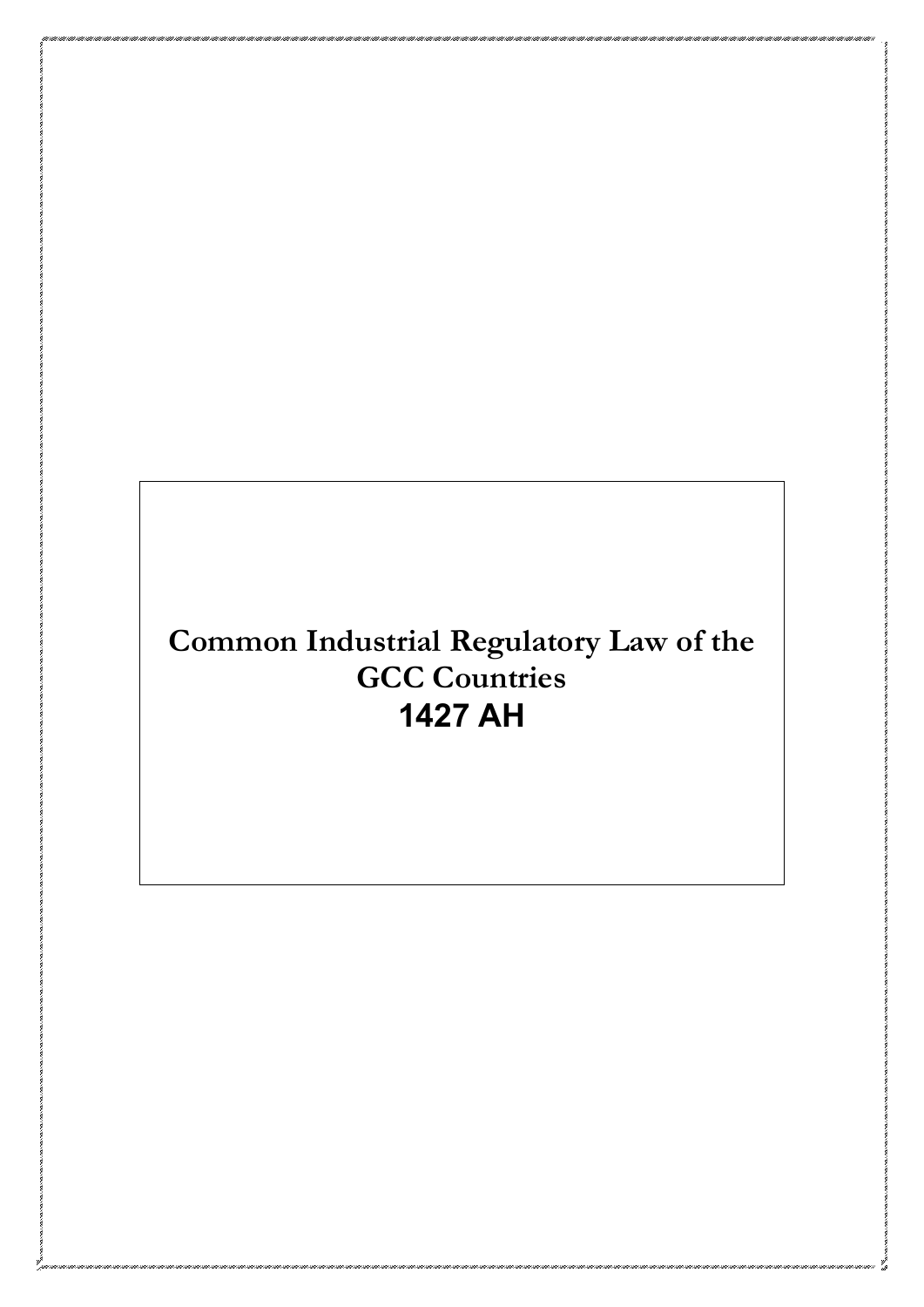In the name of Allah, most Gracious, most Merciful

There is no god but Allah and Mohammed is His prophet

King of Kingdom of Saudi Arabia

With Allah's help  $Ref. 7 \cdot /_{\rho}$ Date: 04/ 04/ 1427 AH We, Abdullah bin Abdulaziz Al Saud,

King of Kingdom of Saudi Arabia

Pursuant to the following articles:

Article (70) of Basic System of Governance promulgated by royal decree No.  $(9 \cdot / \mathcal{E})$ dated 27/ 08/ 1412 AH,

Article (20) of Law of The Council of Ministers promulgated by royal decree No.  $(15/1)$  dated 03/ 03/ 1414 AH,

And

Article (18) of Law of Law of Consultative Assembly promulgated by royal decree No. ( $91/$ ) dated  $27/08/1412$  AH,

And having perused:

The resolution of Consultative Assembly No. (64/84) dated 13/ 01/ 1427 AH,

The resolution of The Council of Ministers No. (74) dated 03/ 04/ 1427 AH,

We have decreed the following:

- I. Approving the Common Industrial Regulatory Law of the GCC Countries certified by the Supreme Council of the Gulf Cooperation Council's resolution issued on the session (25) held in Kingdom of Bahrain on 8 and 9/11/1425 AH. For the law formula, please refer to the attachment.
- II. Referring to Deputy Prime Minister and ministers, each within its respective area, to execute this decree.

(Signed)

Abdullah bin Abdulaziz

(True copy seal of Office of Prime Minister found)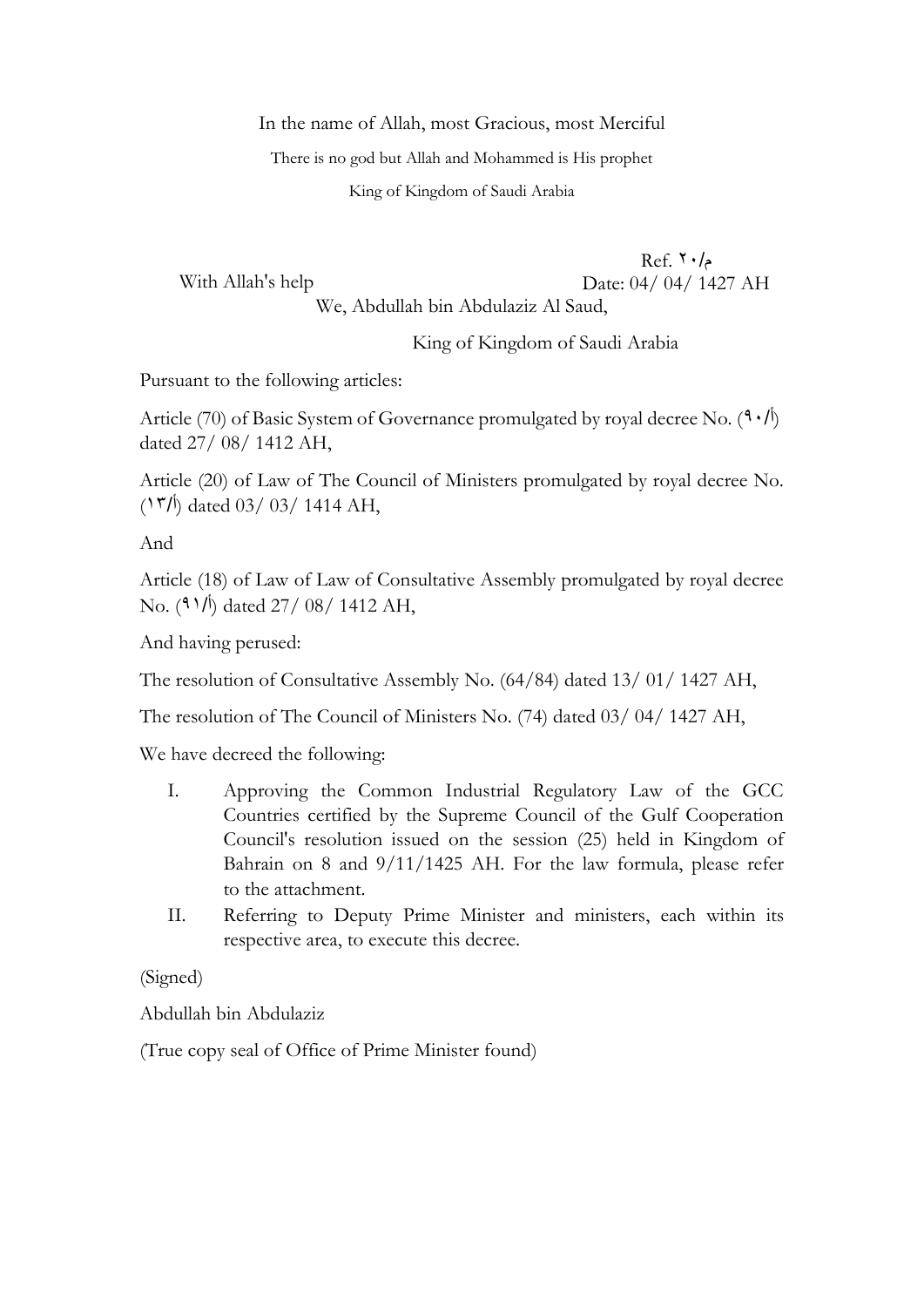Kingdom of Saudi Arabia Council of Ministers Secretariat General

In the name of Allah, most Gracious, most Merciful

Resolution No. 74 Date: 03/ 04/ 1427 AH

Council of Ministers, having perused:

Correspondence sent by Office of Prime Minister under No. ب/4464 on 01/ 02/ 1427AH involved the letter of His Excellency/ Minister of Commerce and Industry No. م/211 dated 23/ 03/ 1426 AH regarding the request submitted by His Excellency to issue an executive decision upon which the supreme council of GCC's resolution- issued on session (25) held in kingdom of Bahrain dated 8 and 9/ 11/ 1425AH regarding approving TheCommon Industrial Regulatory Law of the GCC Countries as mandatory law- can be applied,

Report No. 223 dated 07/ 06/ 1426 AH prepared by Bureau of Expert,

Consultative Assembly resolution No. (64/84) dated 13/ 01/ 1427 AH,

And

Recommendations of General Committee of the Council of Ministers No. 75 dated 20/ 02/ 1427 AH,

Has decided to

Approve The Common Industrial Regulatory Law of the GCC Countries certified by the supreme council of GCC's session (25) held in Kingdom of Bahrain on 8 and 9/11/1425 AH. For the law formula, please refer to the attachment.

Royal decree draft thereof has been prepared as attached hereto.

(Signed)

Prime Minister

(True copy seal of Office of Prime Minister found)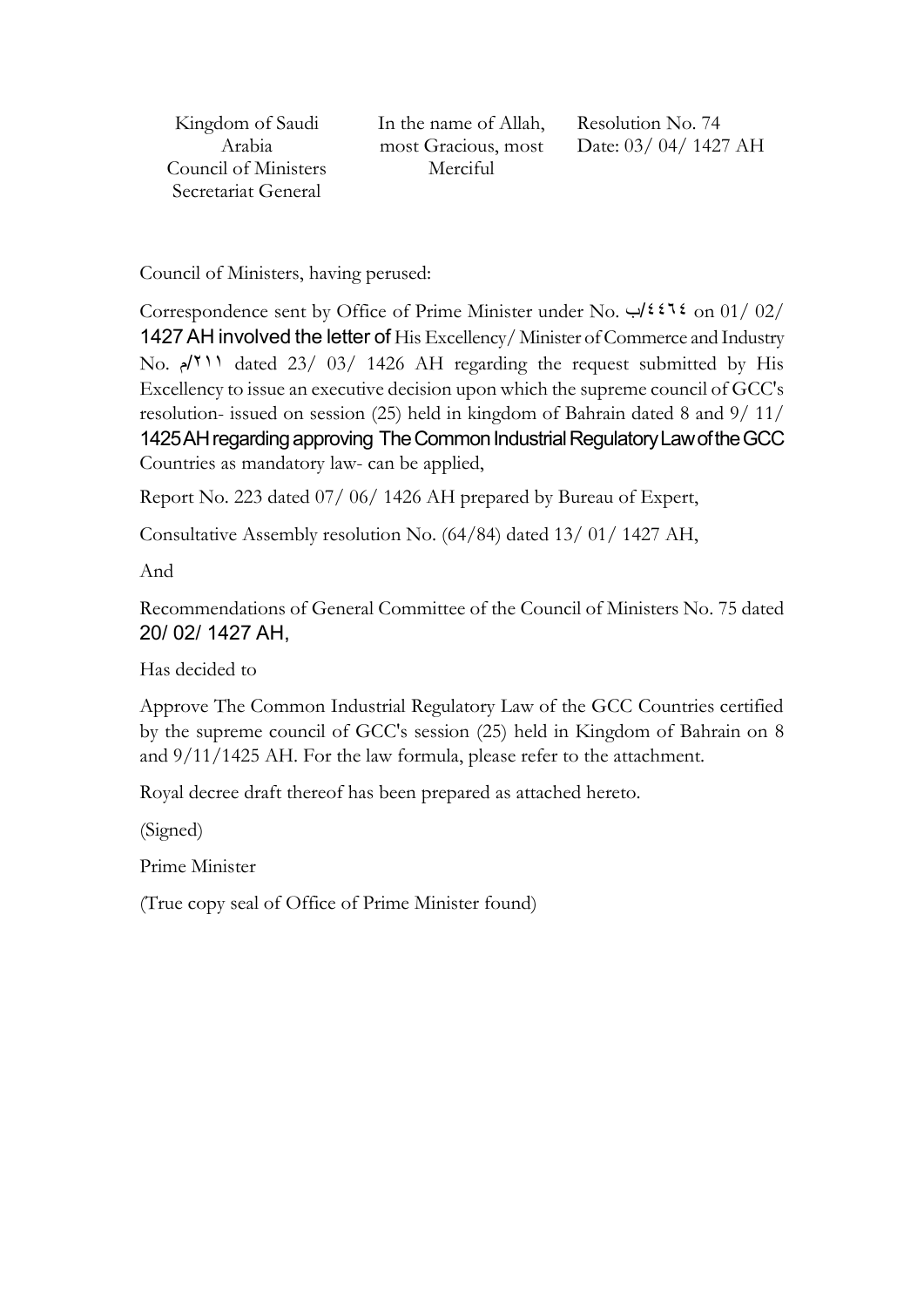#### In the name of Allah, most Gracious, most Merciful

| <b>Gulf Cooperation Council-</b> | Ref.           |
|----------------------------------|----------------|
| Secretariat General              | Date: $/$ / 14 |
| KSA- P. O. Box: 7153             | Correspondin   |
| Riyadh 11462, Tel. 4827777       | $/$ $/$ 19 $/$ |

 $AH$ g to  $AD$ 

Facsimile: 4829089, telex: 405050 Khaleej SG, Telegram: Kaleejia

# **Draft of**

# **The Common Industrial Regulatory Law of the GCC Countries <sup>1</sup>**

# **Chapter (1)**

# **Definitions**

Article (1)

For the purpose of this law execution, unless otherwise required by the context, the following words and expression shall have the meanings ascribed to them:

1. Minister:

Minister of Commerce and Industry or the concerned minster.

2. Ministry:

Ministry of Commerce and Industry, or ministry or authority assigned to the industrial affairs.

- 3. Administration: The administration concerned with industrial affairs in the ministry.
- 4. Committee: Technical committee(s) formed per article (4).
- 5. Industrial enterprise (industrial establishment):

Every establishment mainly aims at transformation of raw materials to fullyor-semi- manufactured products, or transformation of semi- manufactured products to fully- manufactured products including mixing, separating, forming, assembling and packing works provided that all or most of such works are mechanically operated. It also aims to operate cognitive, environmental and other industries determined by the executive regulation.

-

6. Indusial register:

A register where the operating industrial establishments are recorded.

7. Industrial enterprise expansion: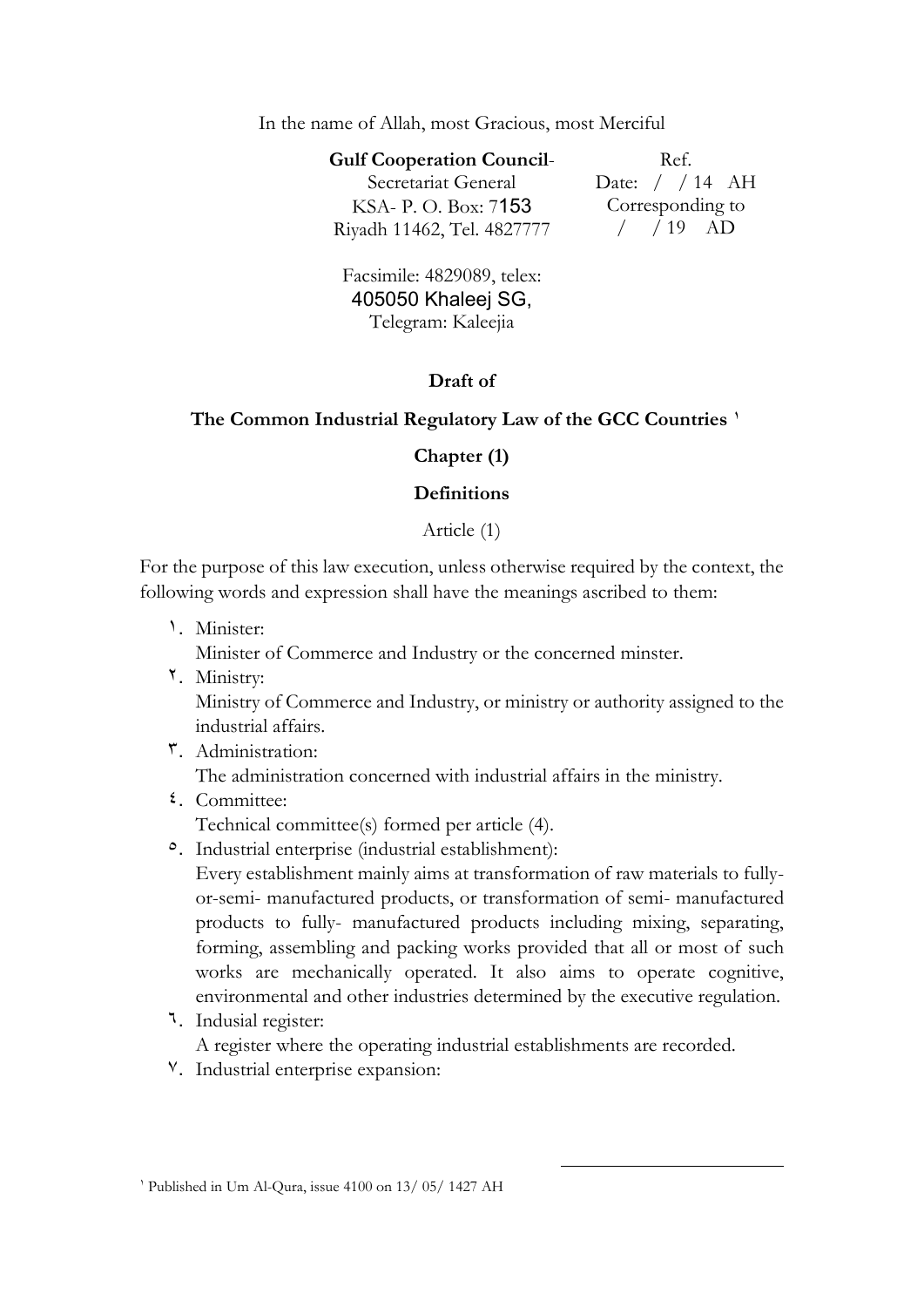Increasing the scope of one or more production elements in a pursuit to increase current productive capacity, or establishing production lines for other goods.

- $\lambda$ . Development of the industrial enterprise: Improving, amending and adding to one or more production elements in order to increase production, decrease the cost or improve the quality.
- 9. Industrial product: Fully-or-semi-manufactured Material(s) produced by the industrial enterprise.
- 10.industrial enterprise employer:

A natural or legal person that is entitled to manage the industrial enterprise's affairs. In the event that the management of the industrial enterprise's affairs are vested in a manager, managing director or authorized representative, such manager, managing director or authorized representative shall be deemed the employer for the purposes of this law.

# **Chapter (2) The scope of application**

#### Article (2)

This law shall be applied to every industrial enterprise except for the following:

- 1. Enterprises determined by the executive regulation.
- 2. Enterprises regulated by special treaties, agreements or laws, or performed by the Kingdom or one of its organizations without participation of the private sector, if deemed appropriate, provided that such enterprises are to be excepted only in areas prescribed by the respective laws or agreements of performance.

# **Chapter (3)**

# **General principles and objectives of this law**

Article (3)

Upon application of this law, the following items shall be considered:

- 1. Private sector shall contribute to increase of national income and widening of economic interrelationship base in GCC countries, in addition to strengthening the related activities.
- 2. GCC policy regulating manufacture, economic plan requirements and economic development programs shall be taken into account.
- 3. GCC countries shall cooperate, integrate and coordinate.
- 4. Needs of economic countries and capacities of local consumption and export are to be considered.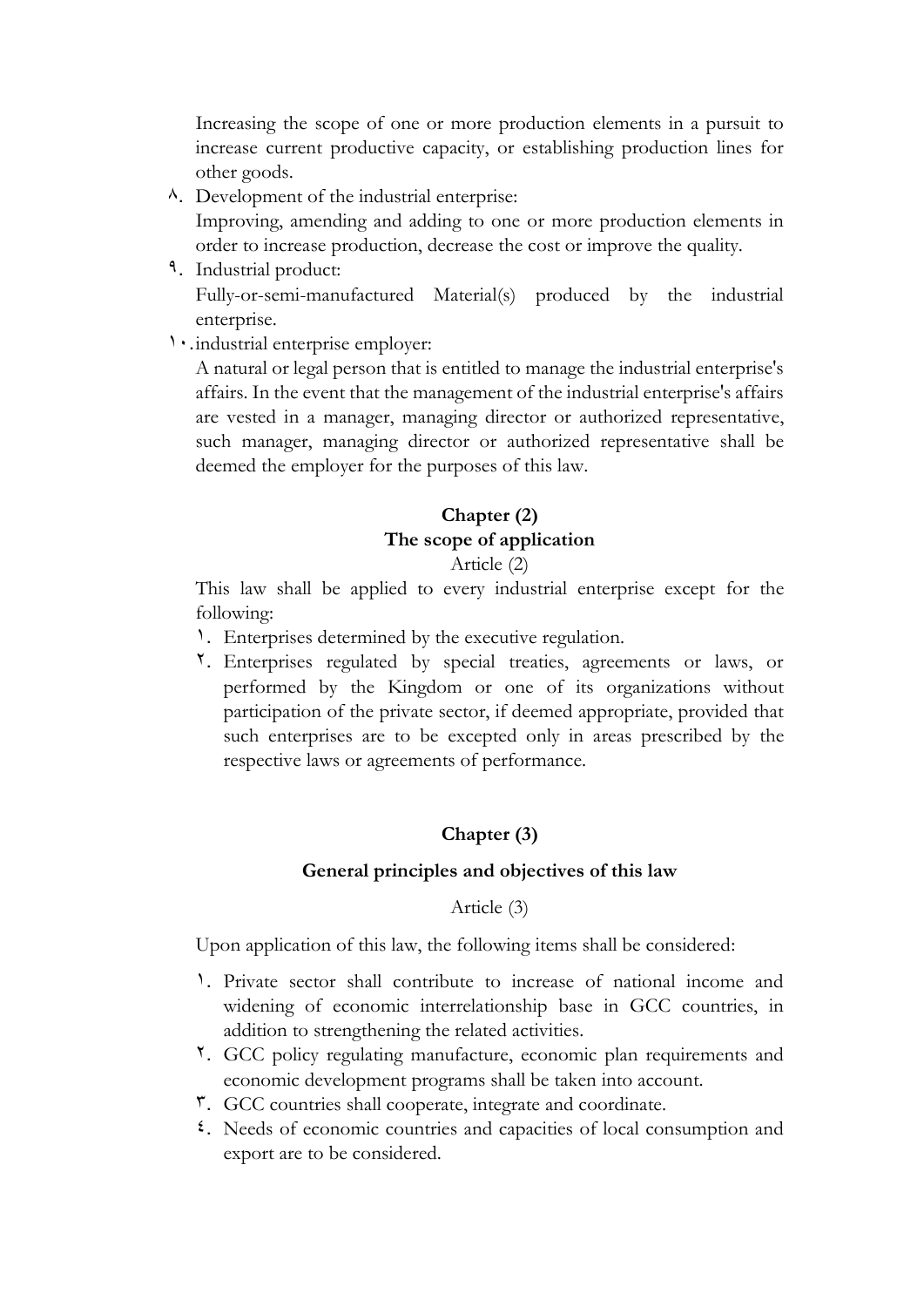- 5. Availability scope and use of inputs potentially relied on by manufacturing GCC countries shall be taken into consideration.
- 6. Appropriate and enhanced technology shall be provided and localized in the countries.
- 7. National workmen shall be trained and employed.
- 8. Security, public health, environment safety against pollution shall be maintained.
- 9. Public order, customs and traditions applicable by GCC shall be followed.
- 10.Regulations, standards and mechanisms shall be conformed to as prescribed in WHO Agreement on Commercial Exchange and Export Increasing.

# **Chapter (4)**

#### **Technical committee of industrial affairs**

#### Article (4)

Upon a decision by the minister or competent authority, technical committee(s) shall be established to regulate and develop industry. Such committee involves industry-concerned entities' representatives.

The committee is responsible for providing consultancies to the minister or the authorized representative about all industry-related matters. The committee has the right to request experts or technician's help, as deemed appropriate.

The executive regulation provides the committee's obligations, terms of references, method of establishment and the formalities of performance.

# **Chapter (5)**

#### **Industrial licenses**

Article (5)

No industrial enterprise may be partially or wholly established, expanded, developed, changed in terms of production, merged into another industrial enterprise, partitioned into many projects, relocated or disposed unless a license is issued by the minister or the authorized representative.

# Article (6)

License application shall be submitted according to the determined forms. The administration may request the economic feasibility study of the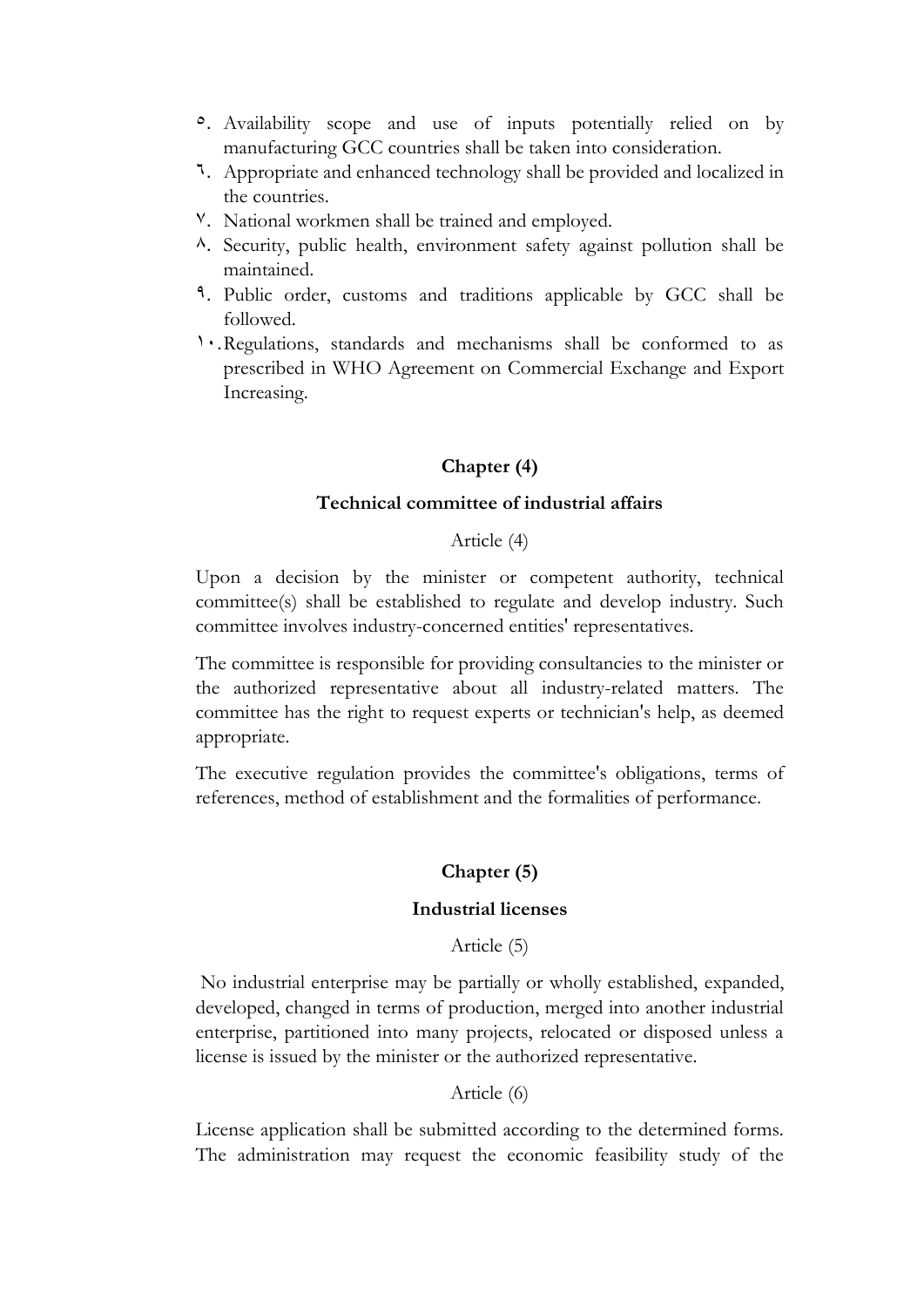enterprise as contemplated in the executive regulation and regulating decisions.

# Article (7)

The administration technically and economically studies the application that is supposed to be decided on within, at most, thirty days from the date of submission. Any disapproval shall be reasonable. In case the application is disapproved or the determined period elapsed, the applicant may challenge this this before the minster within sixty days from the date this disapproval or period elapse is notified in writing. Such challenge shall be decided on within sixty days of submission.

#### Article (8)

The industrial license is issued per the unified form determined by the executive regulation. Such license given to the applicant shall provide the terms upon which the license is issued, including but not limited to:

- 1. The period within which the industrial enterprise's employer shall proceed with work performance. Such period may not exceed one year unless there are delay reasons accepted by competent entities.
- 2. The industrial enterprise shall conform to specifications and measure set out by laws, orders and decisions issued on this concern.
- 3. Requirements that maintain public health and environment safety against pollution and inconvenience shall be followed.

#### Article (9)

The minster or the authorized representative shall be entitled to cancel the license in case of nonperformance within the determined period or suspension of the enterprise, given the fact that all reasons provided by the applicant are taken into consideration or that the applicant might provide the license was given based on incorrect data.

#### Article (10)

The decision of license cancellation may be challenged before the minister within thirty days from the date such decision is notified.

# **Chapter (6) Industrial register**

#### Article (11)

An industrial register shall be kept with the administration to record all licensed performed and operated enterprises. The executive regulation determines terms and formalities of such industrial register.

The registered employer shall be given certificate providing that it is registered in the industrial register. The executive regulation determines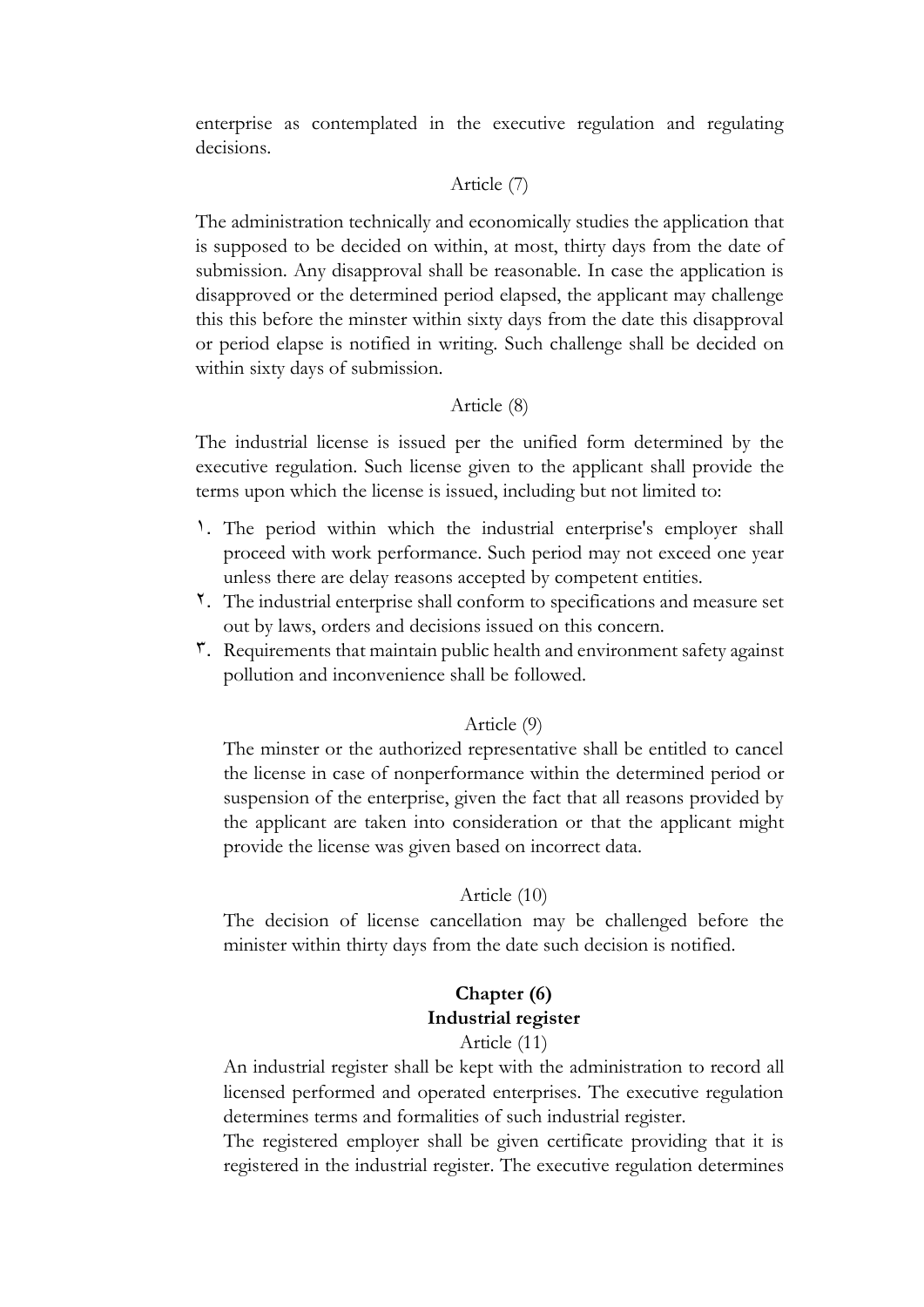data and formalities of such certificate that shall be regularly renewed according to this law requirements.

#### Article (12)

The above certificate shall be provided to the kingdom's administrations and establishments for the purpose of the project.

#### Article (13)

The industrial enterprise employer, the respective successors or the manager may obtain an extract of enterprise data recorded in the industrial register per circumstances mentioned in the executive regulation.

#### Article (13)

Information and data of the enterprise are to be recorded in the industrial register pursuant to the executive regulation.

Any amendment to the recorded data shall, either, be recorded the same way in the industrial register.

# **Chapter (7) Encouraging and developing the industrial enterprise**

#### Article (16)

The priority to take advantages and exemptions shall be given to the following industrial enterprises:

- 1. Enterprises that produce goods of local consumption replacing or competing foreign goods.
- 2. Enterprises that produce goods to be exported.
- 3. Industries that rely on using and developing natural resources available with GCC countries.
- 4. Enterprises established in areas determined by the Kingdom in order to develop such areas.
- 5. Enterprises that have special economic significance or are so listed in the Kingdom's plan.
- 6. Industries that contribute to Gulf industrial integration through mutual investment in the industrial enterprises.
- 7. Enterprises that help protect the environment.
- 8. Enterprises that lead to development and localization of technology.

#### Article (17)

The minister or the authorized representative may take the appropriate formalities required to give the industrial enterprise all or some of the following exemptions: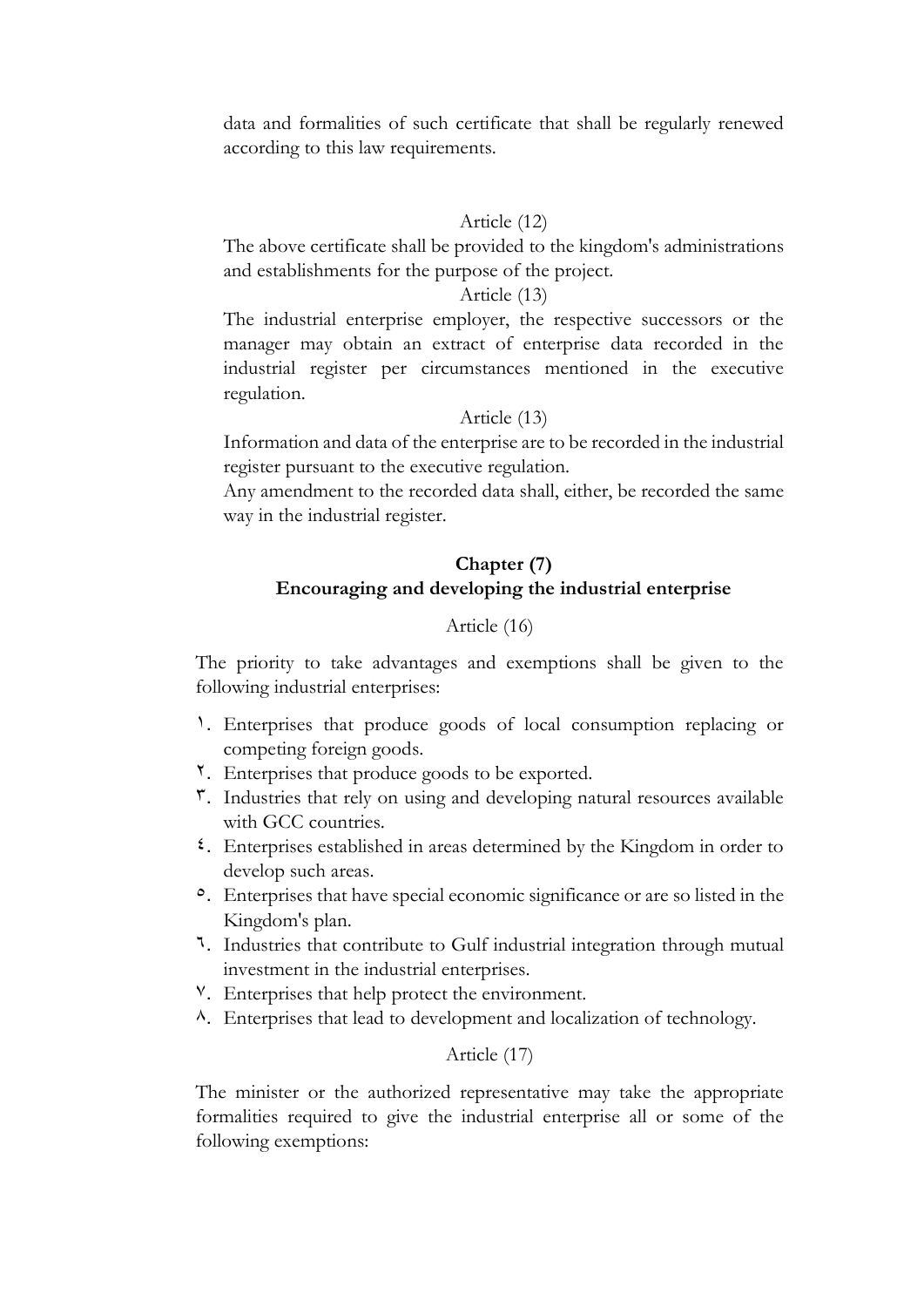- 1. Wholly or partly exemption from customs duties imposed on the enterprise imports according to industry input exemption's regulations agreed on by GCC.
- 2. Wholly or partly exemption from all taxes, including income tax, per law applied in each state.
- 3. Exemption of industrial enterprise's exports from export taxes and duties.
- 4. Any other exemptions agreed upon by GCC.

#### Article (18)

The minister, the representative or the Kingdom's competent entities grant the industrial enterprise all or some of the following advantages:

- 1. Allocation of an appropriate plot.
- 2. Rental of industrial premises required for the industrial enterprise upon encouraging terms in the industrial zones established by the government.
- 3. Provision of electricity, water, fuel and other facilities required for the industrial enterprise at encouraging prices.
- 4. Any other advantages agreed upon by GCC.

# Article (19)

Upon a decision by the minister, the ministry contribute to preparation of technical and economic studies and researches conducted by the employer in case the enterprise significantly caters to the national economic.

# Article (20)

The enterprise exports may be granted incentives according to applicable laws and regulations.

# Article (21)

As far as available with the ministry, the employer is entitled to obtain published statistical information and data. Employer as well may be given statement of benefits, exemptions and facilitations granted to industrial enterprises, in addition to all new technical information which enables efficient and effective selection and exploit of technology.

# **Chapter (8)**

# **Obligations of industrial enterprise employers**

# Article (22)

The employer whose enterprise is given advantages and exemptions set out in chapter (7) hereof shall be committed to:

1. Never abuse the given advantages.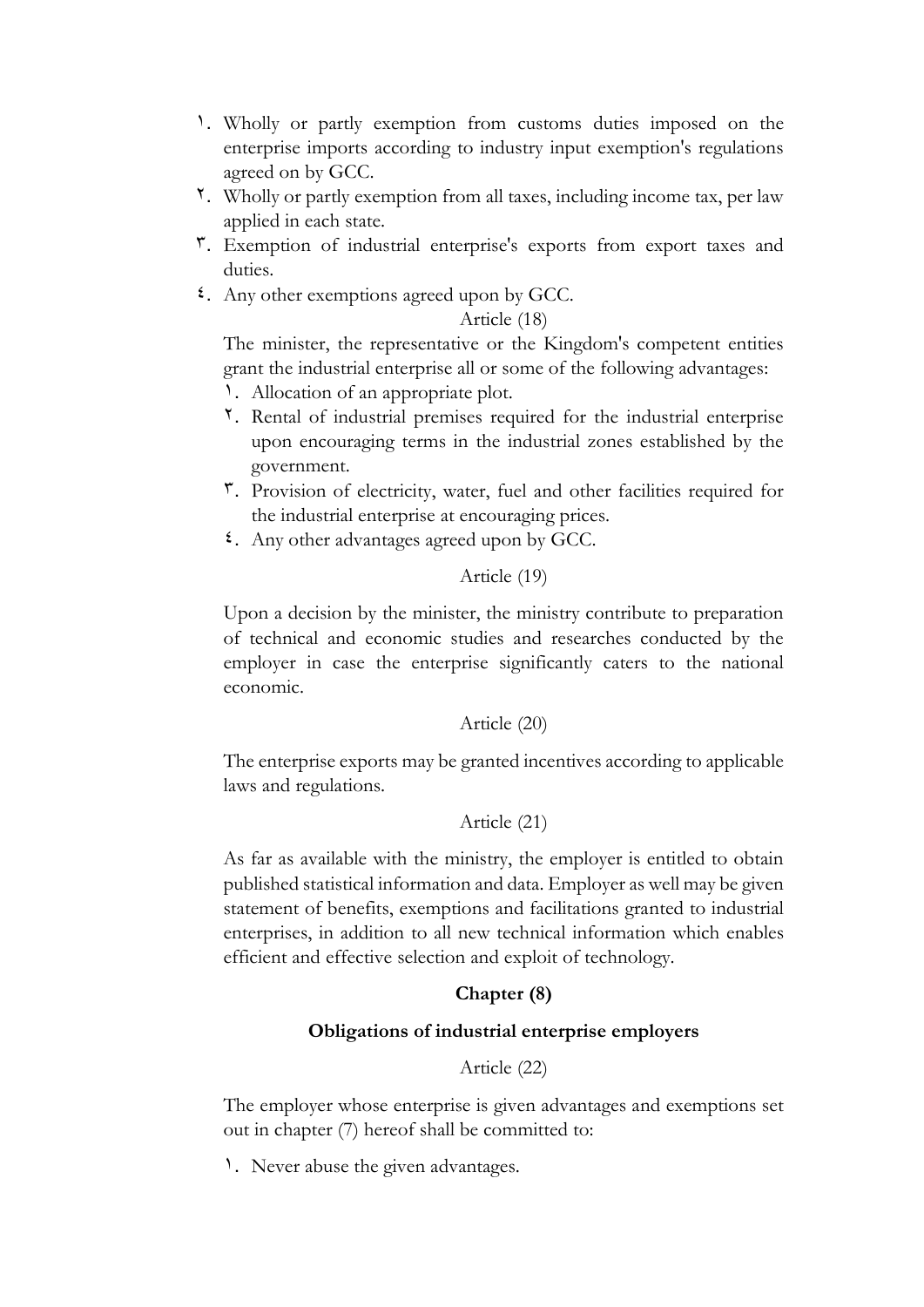- 2. Proceed with and continue performance of works given the advantages per the determined terms and conditions.
- 3. Take all necessary steps that guarantee fulfillment of the protected industrial products' demand.
- 4. Never sell, waive, use to license or assign such advantages to any other person without prior written approval of the minister.
- 5. Conform to other representations and obligations applied under applicable laws and regulations, that is, to place on the external cover of the product a reference to composition, date of production, expiry date, origin name and manufacturing country in non-removable way according to the goods nature.
- 6. Submit before the ministry all requirements, be it full and proper data of the enterprise once the product is given the very advantages.

# Article (23)

The employer undertakes to:

- 1. Prepare the industrial accounts in regular way per the applicable accounting practices and legal rules and provide the administration with the balance sheet certified by legal accountant and final account of every financial year.
- 2. Allow the ministry officials in writing to access the industrial enterprise, check records, documents and accounts and supervise production process and other respective activities within the official work time.
- 3. Notify the ministry before wholly or partially selling, mortgaging, renting or otherwise assigning the industrial enterprise. For the respective formalities, refer to the executive regulation.
- 4. Notify the administration with any establishment's whole or partial cessation to work within thirty days from the date of such cessation. The leading reasons shall be stated.
- <sup>o</sup>. Use machines, devices, spare parts and raw materials that are given customs exemption inside the licensed plant for purposes determined upon exemption. The employer shall keep a record for such stuff.
- 6. Neither rent the plot or premises allocated for the enterprise by the Kingdom to any third party, nor whatever dispose the same without obtaining a permission of the concerned governmental entities. The administration then shall be notified thereof.
- 7. Annually provide the administration with information set out in the executive regulation per the form prepared for this purpose.
- 8. Recruit national workmen and decrease the level of foreign employment except in necessary cases and per the applicable regulations and laws.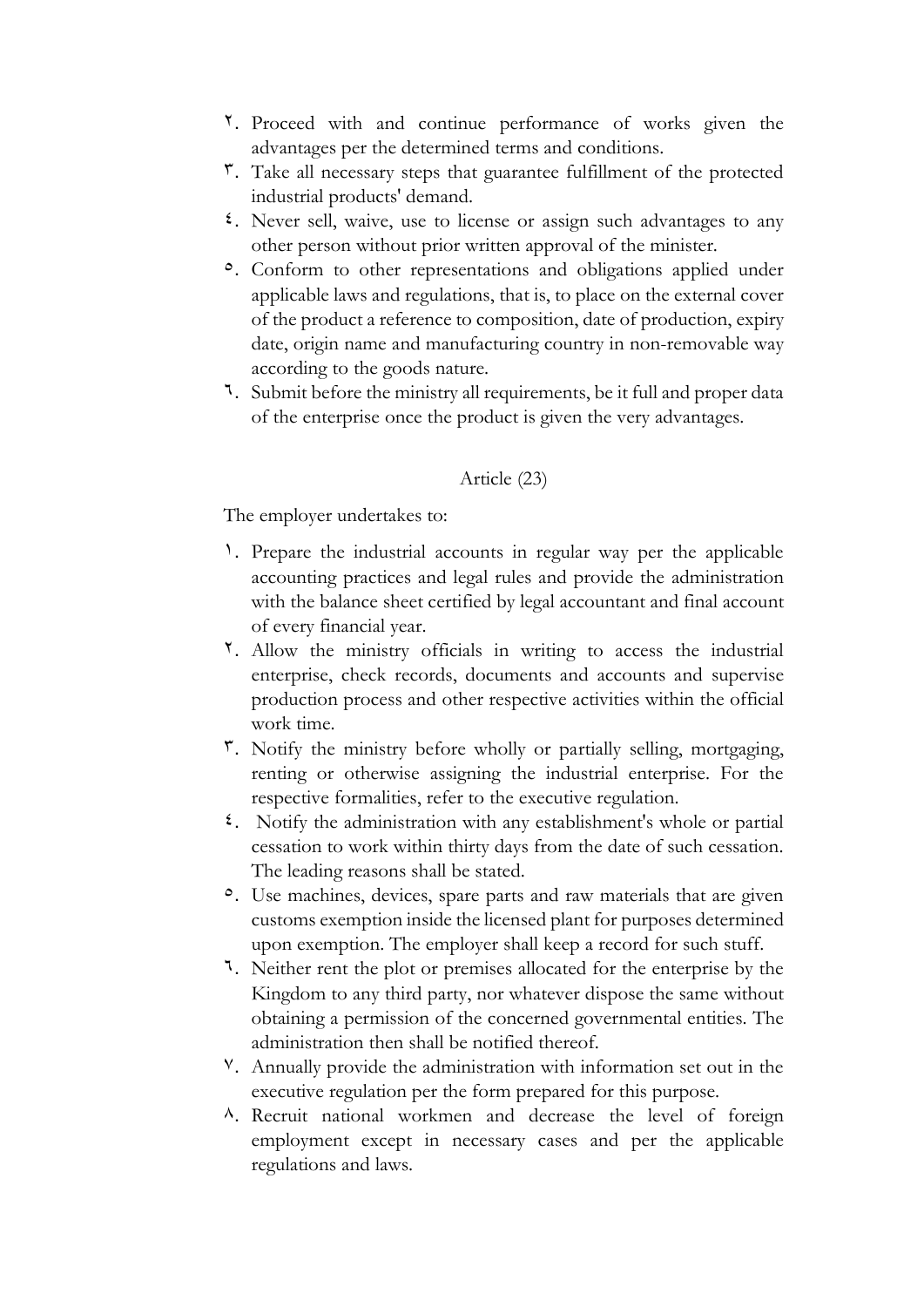- 9. Maintain the environment safety against pollutions.
- 10.Seek to include, localize and develop production technologies in the enterprise, to train the national workmen, and to cooperate with the Kingdom pursuant to regulations and plans prepared for professional training.
- 11.Ensure the products are conformed to approved specifications and measures.
- 12.Comply with laws and regulations of safety, industrial security and public health.

# Article (24)

Employer of the industrial enterprise manufacturing main products shall notify the ministry should the enterprise is liquidated or dissolved or the production stopped or reduced. The ministry then may take the required measures to continue production.

# **Chapter (9)**

# **Control and penalty of industrial enterprises**

# Article (25)

The administration is responsible for control of industrial enterprises.

# Article (26)

Officials determined by the minister or the authorized representative shall be entitled to access locations of the industrial enterprise, offices and affiliates on the official work times, check records and documents, take samples of the products for examination, and prepare report on any breach hereto.

# Article (27)

The administration's officials authorized under this law to check any records or registers of the industrial enterprises shall maintain the respective information confidential, that is to say, not to disclose the same for any external entity except for competent one. In case of violation, the violating party shall be subject to disciplinary action per each state laws.

# Article (28)

The minister or the authorized representative may order to apply administrative penalties to industrial enterprises violating this law per the executive regulation, which penalties may go as far as stoppage of the industrial enterprise.

# Article (29)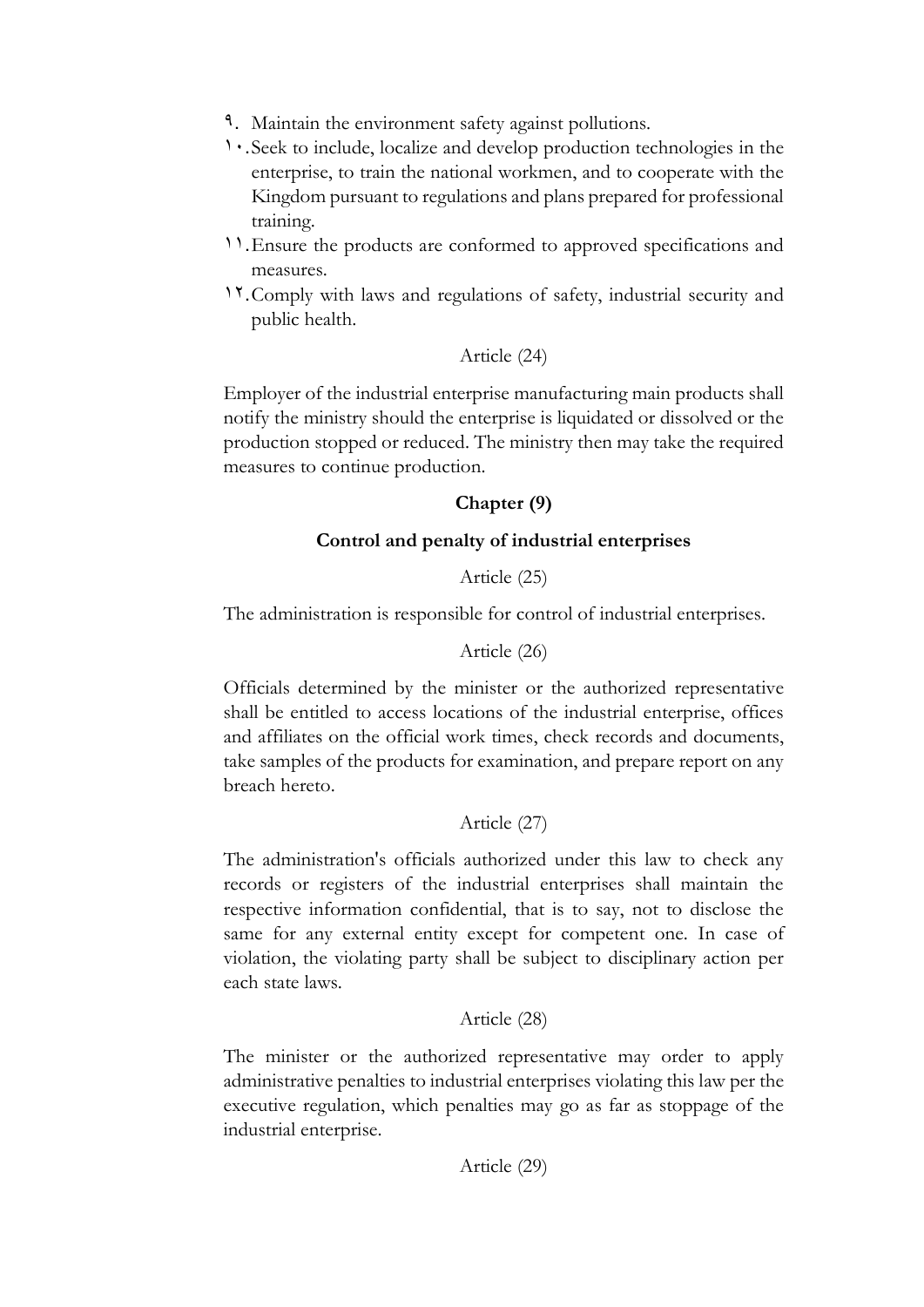The minister or the authorized representative may cancel all or some advantages, exemptions or incentives granted for the industrial enterprise in the following cases:

- 1. In case the employer has obtained this advantages, exemptions or incentives upon false or misleading information or use of illegal methods.
- 2. If the industrial enterprise ceases to produce for six months, the production is reduced or the productive capacity changes without reason accepted by the administration.
- $\tilde{\mathbf{r}}$ . In case the employer fails to register the enterprise in the industrial register or to inform the administration with any change in the registered data.

The employer has the right to challenge this decision before the minister within thirty days from the date such decision is notified.

Article (30)

Administrative processing mentioned in this law may not protect the employer from judicial accountability per the recognized laws and regulations.

# Article (31)

Unless otherwise provided in the enterprise, the concerned person may challenge against any issued explicit or implicit decisions within thirty days from the date they are published, stated or undoubtedly informed. Such challenge is to be submitted to the issuing entity to be decided on within sixty days from the submittal date.

Article (32)

The employer is entitled to submit an appeal before the court (the competent entity) that has the jurisdiction to consider appeals of the administrative decisions.

# Article (33)

GCC Industrial Cooperation Committee has the right to construct and suggest amendment of this law, and to issue, amend and construct the respective executive regulation.

| Preparatory meeting of industry agents | The Common Industrial Regulatory<br>Law of the GCC Countries |
|----------------------------------------|--------------------------------------------------------------|
|                                        |                                                              |

(Seal of Council of Ministers' Bureau of Expert found)

(Seal of Council of Ministers' Secretariat General found)